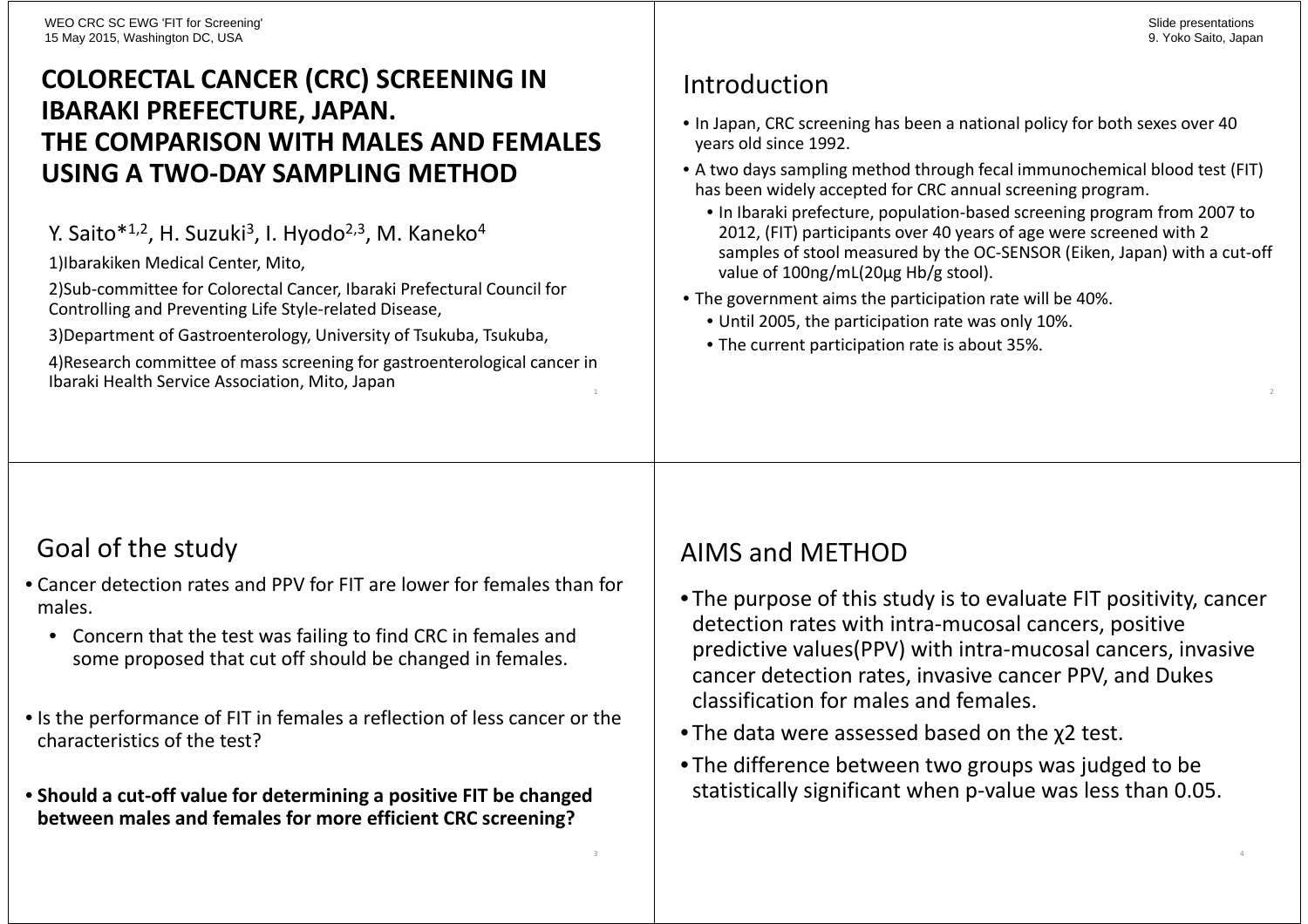### THE LOCATION OF IBARAKI PREFECTURE IN JAPAN



Population:3.0 million Area: 6,000km<sup>2</sup> Capital: Mito



#### Population-based CRC Screening System in Ibaraki Prefecture



The number of participants by gender and age for 5 years (2007-2012)



The FIT positivity(%) by age, gender and method

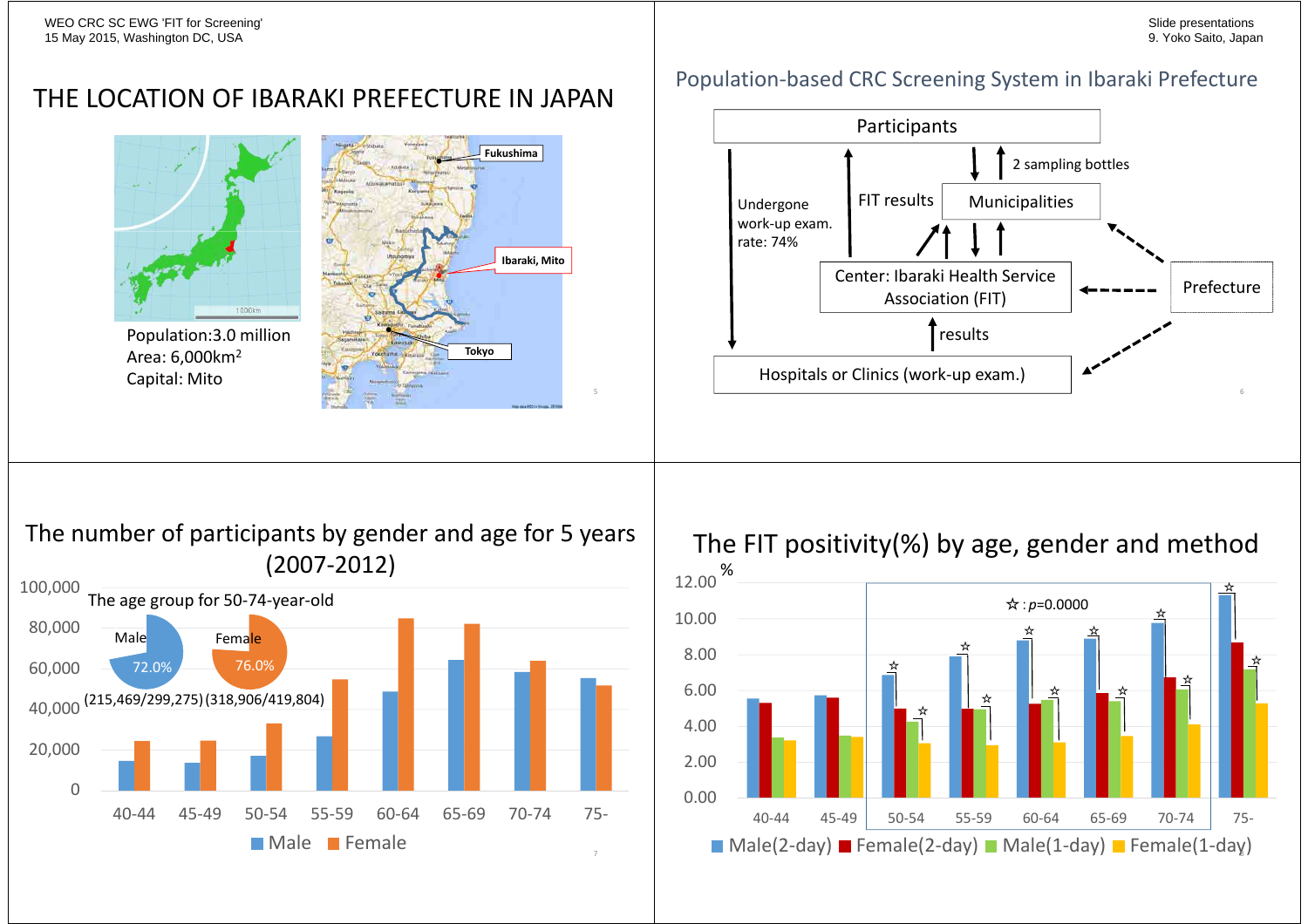Slide presentations 9. Yoko Saito, Japan

WEO CRC SC EWG 'FIT for Screening' 15 May 2015, Washington DC, USA



### PPV(%) by age, gender and method



#### Invasive Cancer Detection rates(%) by age, gender and method



### Invasive Cancer PPV(%) by age, gender and method